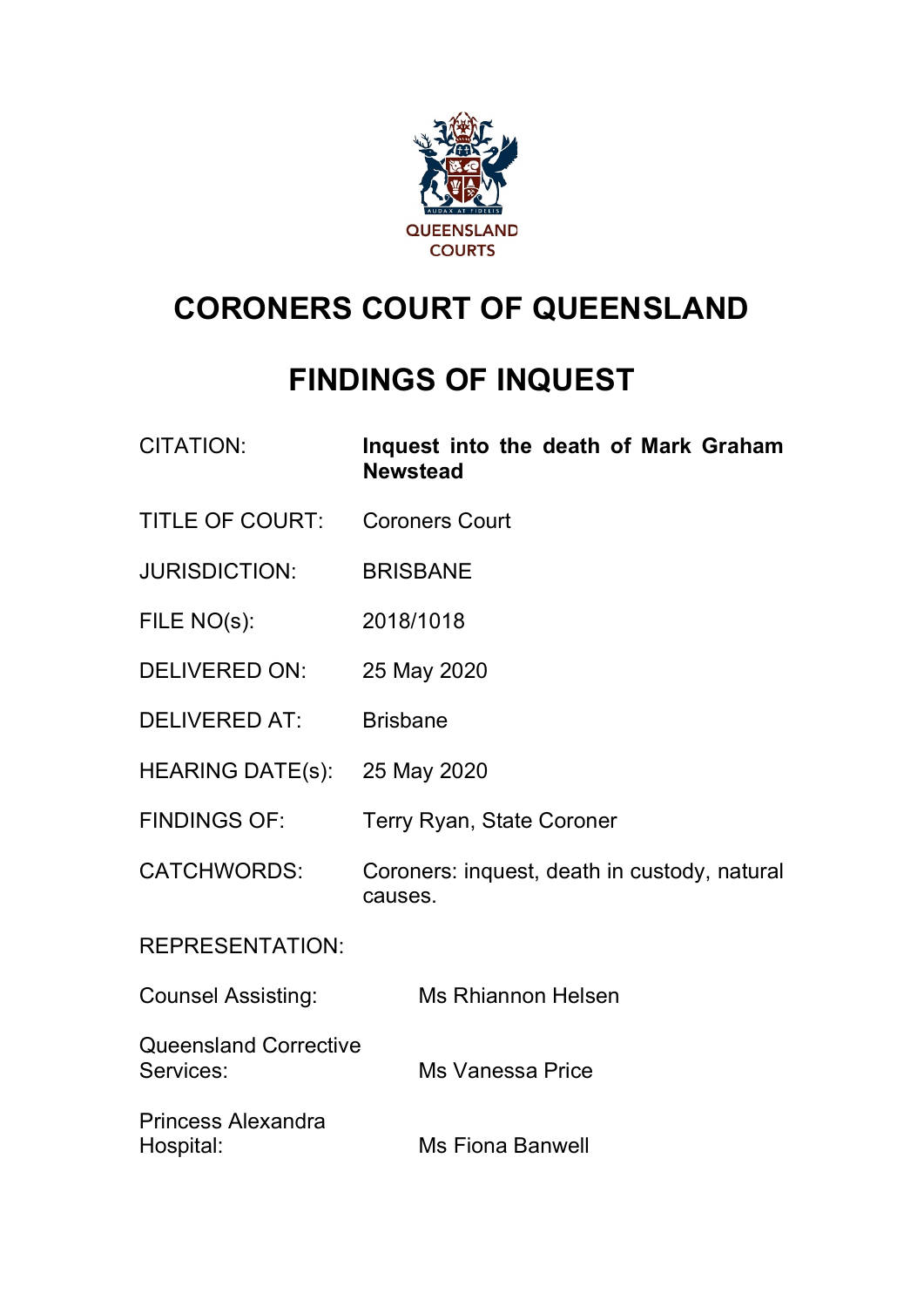## Contents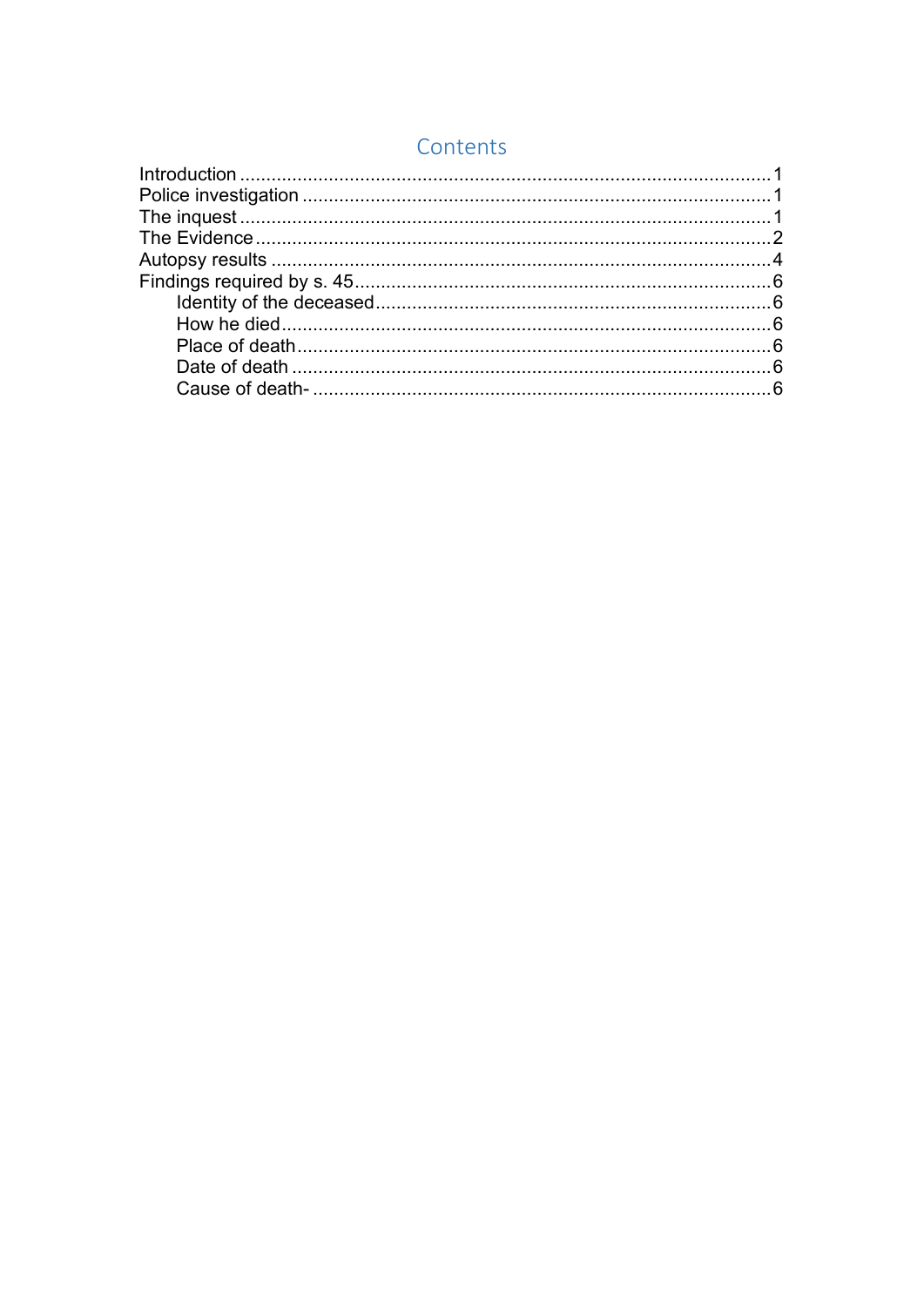## <span id="page-2-0"></span>**Introduction**

- 1. Mark Graham Newstead was 51 years of age when he died on 4 March 2018 at the Princess Alexandra Hospital (PAH) Secure Unit. On 2 January 2018 he had been remanded in custody for charges including fraud, stealing and drug possession. He was placed at the Brisbane Correctional Centre (BCC) on 4 January 2018.
- 2. Mr Newstead died as a result of metastatic small round cell tumour. He was diagnosed with this shortly before his death and it was not treatable.

## <span id="page-2-1"></span>**Police investigation**

- 3. An investigation into the circumstances leading to Mr Newstead's death was undertaken on my behalf by Plain Clothes Senior Constable Penelope McEwen from the Queensland Police Service (QPS) Corrective Services Investigation Unit (CSIU). I am satisfied that this investigation was suitably comprehensive in the circumstances.
- 4. After being notified of Mr Newstead's death, CSIU officers attended the PAH on 4 March 2018. Mr Newstead's correctional records and his medical files from BCC and the PAH were obtained.
- 5. The CSIU investigation was informed by statements from relevant custodial correctional officers and nursing staff and medical officers at the PAH, including Mr Newstead's treating palliative and general medicine specialists. These statements were tendered at the inquest.
- 6. On the basis of the evidence obtained, PCSC McEwen provided a report dated 8 April 2019 which concluded that Mr Newstead had died of natural causes and was provided with adequate medical care and attention while he was in the custody of Queensland Corrective Services.<sup>[1](#page-2-3)</sup> There were no suspicious circumstances surrounding his death, nor any omission by any person which may have contributed to or caused it.
- 7. Mr Newstead was estranged from his family. Police spoke to his mother who indicated that she had extremely limited telephone contact with her son. She was unable to provide any further information about his recent health issues.

## <span id="page-2-2"></span>**The inquest**

8. Mr Newstead died from natural causes. However, as he died in custody an inquest was required by s 27 of the *Coroners Act 2003*. The inquest was held on 25 May 2020. All of the statements, medical records and material gathered during the investigation into Mr Newstead's death were tendered to the court. Counsel Assisting proceeded immediately to submissions in lieu of any oral testimony being heard.

<span id="page-2-3"></span><sup>1</sup> Exhibit A5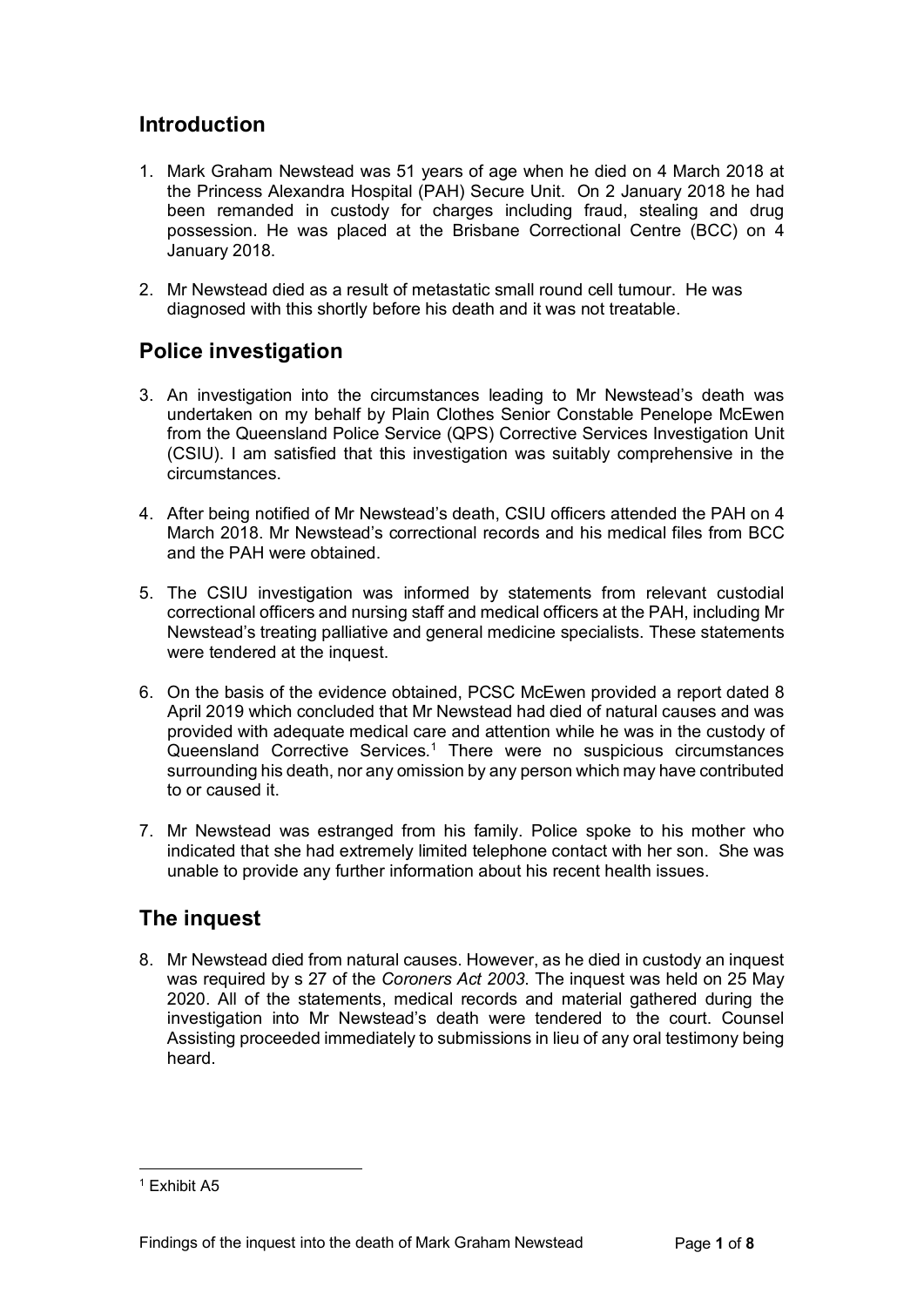## <span id="page-3-0"></span>**The Evidence**

#### *Personal circumstances and correctional history*

- 9. Mr Newstead was born on 21 September 1966. He had an extensive Queensland criminal history dating back to 1978. He served 11 periods of imprisonment for various offences, including property and drug offences, as well as fraud.
- 10. Mr Newstead had a lengthy history of engagement with mental health services and was a voluntary patient of the Logan Mental Health Service at the time of his death. He had multiple admissions to mental health units from 1994-2014, usually due to poor compliance to oral medications and ongoing illicit substance use. He was managed as an involuntary patient most of the time and frequently required depot anti-psychotic medication. He was managed under the *Mental Health Act* from [2](#page-3-1)006-2014. Mr Newstead's diagnosis at that time was paranoid schizophrenia. <sup>2</sup>
- 11. On 9 August 2017, the Queensland Civil and Administrative Tribunal (QCAT) appointed the Public Guardian as Mr Newstead's guardian for the provision of services.<sup>[3](#page-3-2)</sup> The scope of this appointment was extended on 4 September 2017 to include decisions around legal matters, which was to remain current for three months. On 28 November 2017, QCAT appointed the Public Guardian as guardian for Mr Newstead's personal matters relating to accommodation, health care and the provision of services, including legal matters.<sup>[4](#page-3-3)</sup>
- 12. Mr Newstead was detained by police officers under an Emergency Examination Authority on 25 December 2017 after police had been called to Mr Newstead's home. He told police he had not taken his medication for approximately three weeks and wanted to kill himself. He also told police that since stopping taking his medication, he had been hearing voices telling him to self-harm.
- 13. On 5 February 2018, the Public Guardian gave consent for Mr Newstead to undergo palliative radiotherapy to the thoracic spine at the PAH. Further testing was also consented to with respect to an aspirate bone marrow with trephine to be carried out on 7 February 2018. Following a diagnosis of terminal cancer on 14 February 2018, consent was given for various life sustaining measures to be withheld.<sup>[5](#page-3-4)</sup>
- 14. Prior to being imprisoned in January 2018, he was largely itinerant as a result of ongoing substance abuse issues. On 2 January 2018, Mr Newstead was remanded in custody from the Southport Magistrates Court to the BCC after being charged with fraud, stealing and drug offences. He was to appear at the Southport Magistrates Court on 9 March 2018.

<span id="page-3-1"></span><sup>2</sup> Exhibit F1

<span id="page-3-2"></span><sup>3</sup> Exhibits G1 & G2

<span id="page-3-3"></span><sup>4</sup> Exhibit G1

<span id="page-3-4"></span><sup>5</sup> Exhibit G1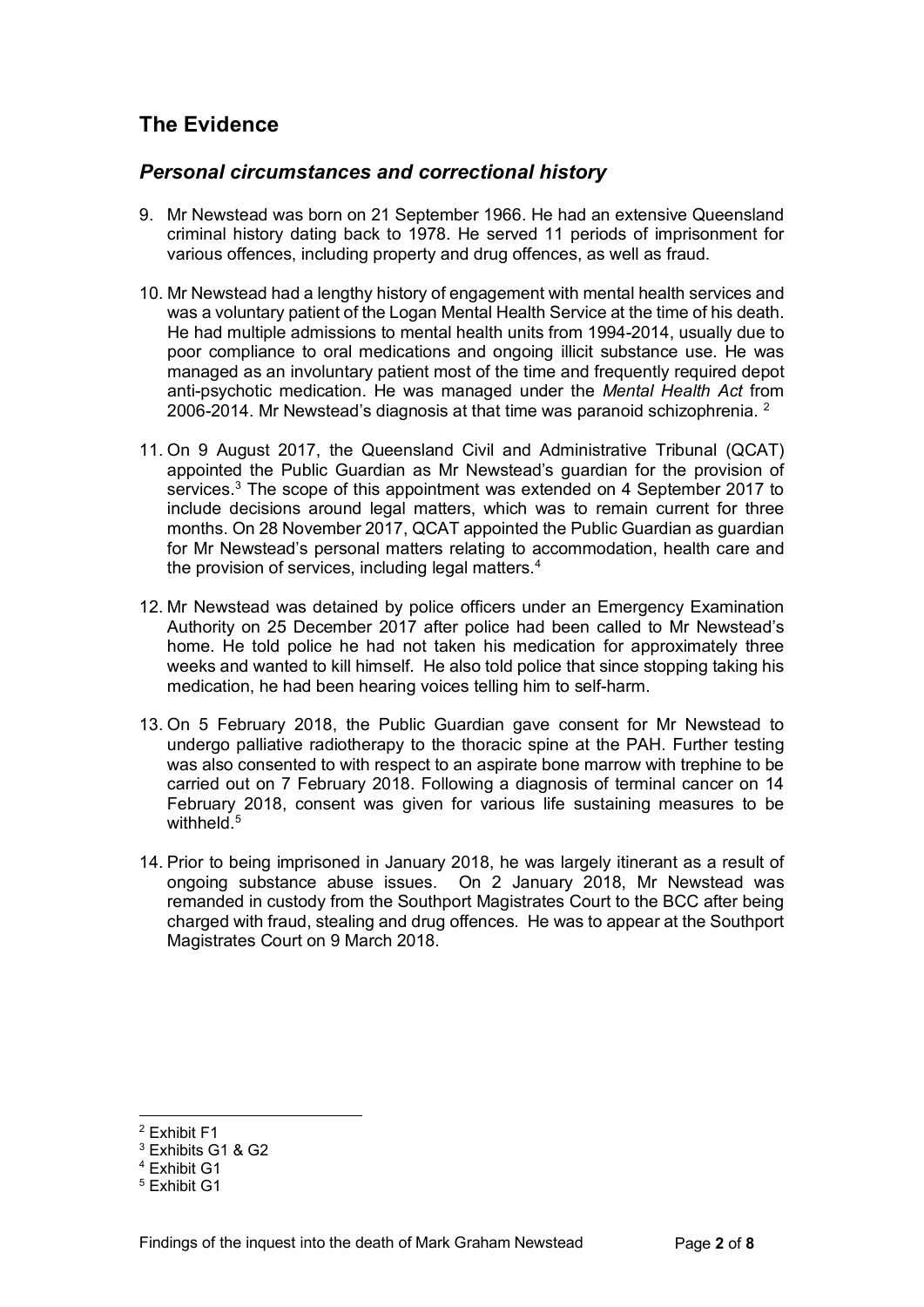#### *Medical history*

15. During the last short period on remand at BCC, Mr Newstead was assessed on three occasions by medical practitioner, Dr William Lethbridge. This was primarily for treatment of injuries, including fractured ribs and clavicles, which he had sustained as a result of an assault in November 2017, when he was not incarcerated. He was continued on medications previously prescribed for long standing medical issues and pain associated with the assault. $6$ 

#### *Events leading up to death*

- 16. Mr Newstead's medical background was notable for the following conditions:
	- Intravenous drug use;
	- Untreated Hepatitis C with associated liver cirrhosis, splenomegaly and portal hypertension;
	- Chronic Paranoid Schizophrenia;
	- Intellectual Impairment;
	- Type 2 Diabetes;
	- Hypertension;
	- Gastro-Oesophageal reflux; and
	- Lower back pain
- 17. On 14 January 2018, Mr Newstead reported groin pain and some difficulty passing urine for which he was medically assessed. He was seen again by nursing staff the following day and was not experiencing any continued urinary difficulties. A sample was sent for testing to exclude a possible infection.
- 18. On 25 January 2018, Mr Newstead reported an inability to pass urine with the onset of lower limb weakness. He was transported to the emergency department of the PAH for treatment.
- 19. Upon assessment at the PAH, Mr Newstead indicated that he had been experiencing some difficulties passing urine for around three weeks, had suffered with back pain and also lost around 20kg in weight. Examination revealed spinal tenderness in the chest and pelvic regions with reduced power of the lower limbs.
- 20. An urgent MRI showed evidence of an epidural abscess causing severe spinal cord stenosis with an associated pathological fracture of the third thoracic vertebrae.<sup>[7](#page-4-1)</sup> Also seen were lesions in the twelfth thoracic and first lumbar vertebrae that were thought to be abscesses or less likely metastases given they were not present on a CT scan performed on 28 December 2017. Intravenous antibiotics were administrated to ensure the possibility of an infection was addressed.
- 21. Mr Newstead was assessed and admitted under the Orthopaedic Spinal team. He was taken to theatre for an urgent right sided T2 hemi-laminectomy with canal debridement and decompression. The procedure was performed without any complications.

<span id="page-4-0"></span><sup>6</sup> Exhibit B3, pages 8 and 11

<span id="page-4-1"></span><sup>7</sup> Exhibit B1, p5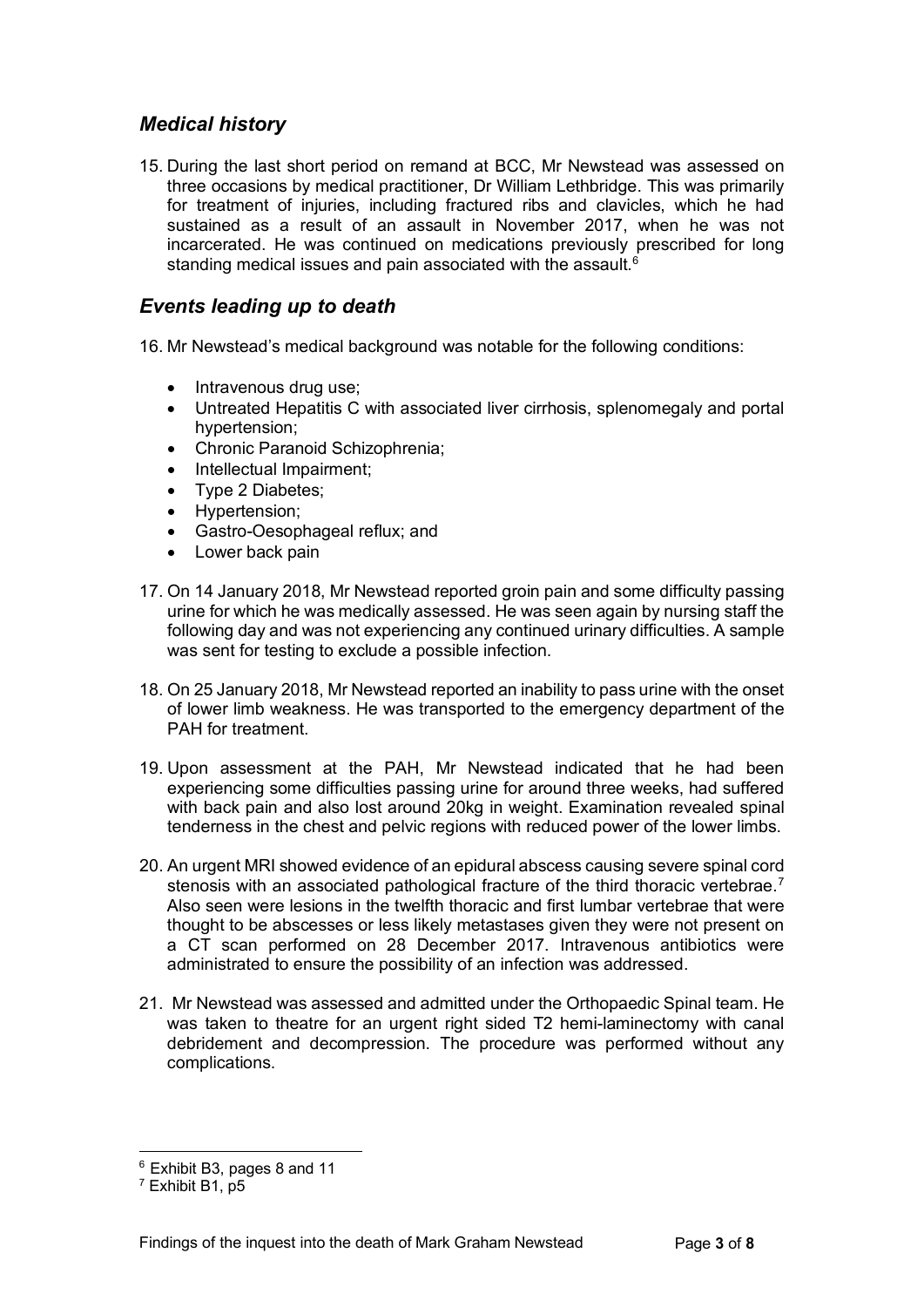- 22. No neurological improvement was recorded post-operatively with Mr Newstead developing progressive weakness leading to a complete loss of muscle function. A further MRI was performed, which showed a reduction in the degree of cord compression but residual cord swelling, which was thought to be more suggestive of malignancy rather than infection.
- 23. Histopathology findings obtained on 1 February 2018 were consistent with a malignant small round cell tumour, likely Ewing's Sarcoma (a bone or soft tissue cancer). On 5 February 2018, Mr Newstead was commenced on a course of radiotherapy to his thoracic spine. This was intended to provide pain relief rather than enable him to regain neurological function.<sup>8</sup>
- 24. On 8 February 2018, a Positron Emission Tomography (PET) scan confirmed that he had widespread Advanced Metastatic Ewing's Sarcoma that was not amenable to treatment. The following day he commenced palliative care with the consent of the Public Guardian. He was formally transferred to the Palliative Care Team at the PAH on 12 February 2018.
- 25. An Acute Resuscitation Plan was put into place in consultation with the Public Guardian, which noted that Mr Newstead was not for cardiopulmonary resuscitation or intensive care, with comfort measures to be provided only. As anticipated, his condition continued to decline.
- 26. It is not clear from the material provided as to whether a formal application for parole on compassionate grounds was submitted on Mr Newstead's behalf. A letter was sent from the Palliative Care Team to BCC on 22 February 2018 seeking compassionate release to a palliative care unit for end of life care. However, it seems Mr Newstead's condition deteriorated before a formal decision was made. In the last days of his life, he also developed a terminal agitation accompanied by screaming and aggression, which required appropriate review and escalation of his terminal symptom management by the Palliative Care Team.
- 27. On 4 March 2018, Mr Newstead was accommodated in room 19 of the PAH Secure Unit. Two correctional officers were present. At around 11:10 pm that evening, nursing staff were alerted to the fact that he seemed to be nearing the end of his life. He was declared deceased at 11:42 pm.

#### <span id="page-5-0"></span>**Autopsy results**

- 28. On 7 March 2018, an external only autopsy was conducted at Queensland Health Forensic and Scientific Services by Pathologist, Dr Bianca Phillips.
- 29. CT scans showed coronary artery calcifications, opacification of the posterior lungs, ascites, bilateral healing clavicle and rib fractures and a thoracic vertebral fracture.
- 30. Having considered the Police Form 1, medical history and the external post mortem examination, Mr Newstead's cause of death was found to be metastatic small round cell tumour. Other significant conditions found to have contributed to his death were liver cirrhosis, diabetes, hypertension and schizophrenia. $^{\rm 9}$  $^{\rm 9}$  $^{\rm 9}$

<span id="page-5-1"></span><sup>8</sup> Exhibit B1, pp7-8

<span id="page-5-2"></span><sup>&</sup>lt;sup>9</sup> Fxhibit A4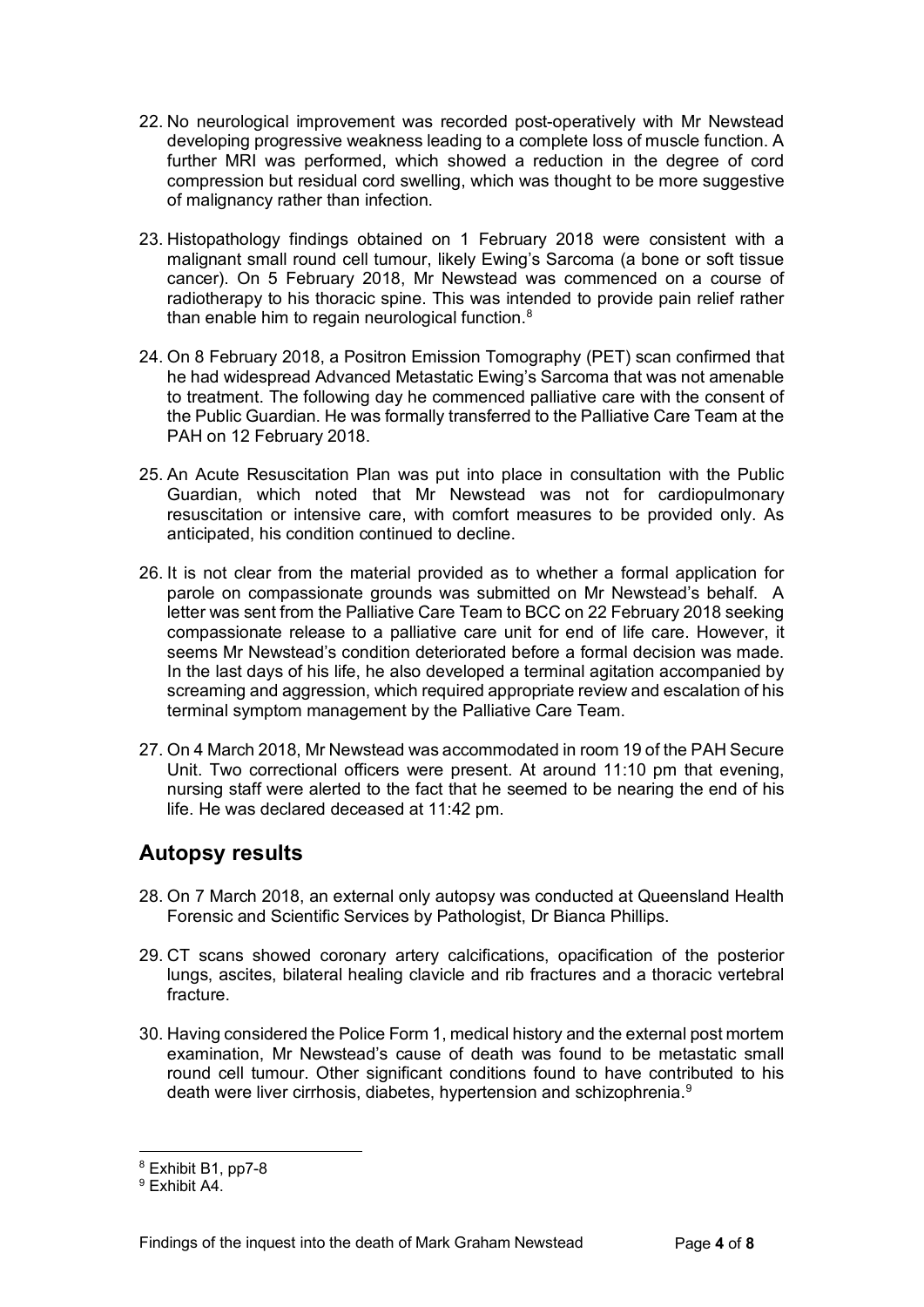### **CFMU Review**

- 31. At the request of the Coroners Court, Dr Ian Home, Forensic Medical Officer, Clinical Forensic Medicine Unit (CFMU) examined the autopsy report and Mr Newstead's medical records. Dr Home was asked to comment on the health care provided to Mr Newstead in the lead up to his death.
- 32. In Dr Home's opinion, Mr Newstead was managed appropriately by Offender Health Services with input from the Public Guardian. The presence of malignancy could not have been predicted earlier based on the symptoms reported. While Mr Newstead informed nurses at the BCC that he was having difficulty passing urine on 14 January 2018, he was still able to void at that time. Those symptoms might have related to a number of causes, including infection, constipation or age-related prostate enlargement.
- 33. When Mr Newstead was reviewed the following day, there was no indication on history or examination of ongoing urinary difficulties. In relation to the ongoing reports of pain, primarily in his ribs, this was reasonably attributed to his recent assault. He was transported to the PAH promptly on 25 January 2018 after developing further difficulties. Dr Home noted that given the absence of findings on a CT scan in 2017, it is presumed that the only method of identifying a malignancy would have been an MRI scan, which would only have been performed once neurological symptoms presented.
- 34. Dr Home raised no concerns or criticism about the care and treatment provided to Mr Newstead by Offender Health Services or the PAH.

## **Conclusions**

- 35. Mr Newstead's death was the subject of a comprehensive police investigation. I accept that his death was from natural causes and that there were no suspicious circumstances associated with it.
- 36. On the basis of Dr Home's opinion, I am satisfied that Mr Newstead was given appropriate medical care by staff at BCC and at the PAH while he was admitted there. His death could not reasonably have been prevented.
- 37. It is a recognised principle that the health care provided to prisoners should not be off a lesser standard than that provided to other members of the community. The evidence tendered at the inquest established the adequacy of the medical care provided to Mr Newstead when measured against this benchmark.
- 38. In considering this matter, I also had the benefit of written submissions from QCS, who advised that they agreed with the findings of PCSC McEwen and the opinion of Dr Home.